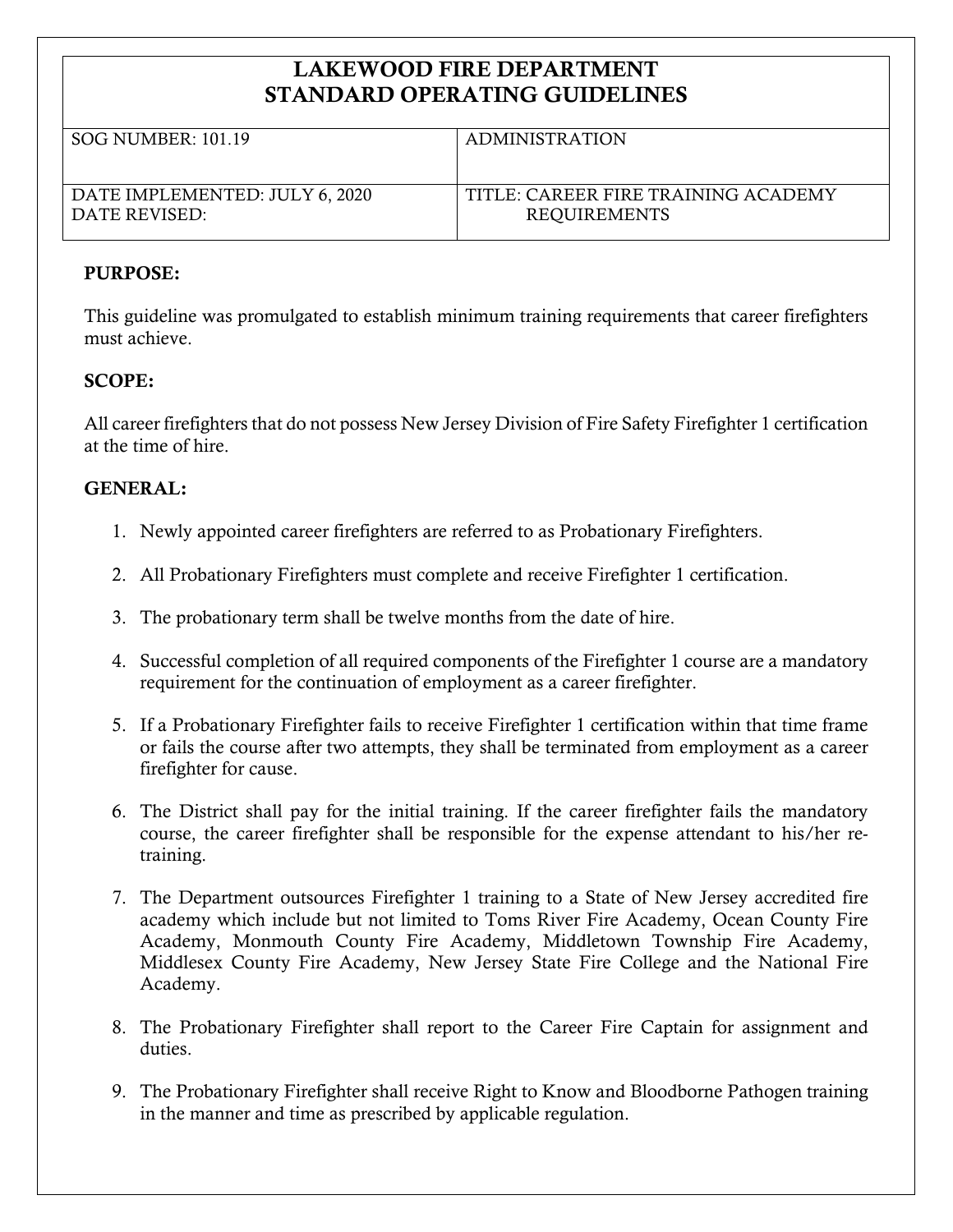10. The Probationary Firefighter shall adhere to all Lakewood Fire Department and Fire Academy guidelines, rules, regulations, orders and/or directives. In case of a discrepancy in a rule, the stricter of the two shall prevail.

### TRAINING ACADEMY COMPONENTS:

The Training Academy consists of the following components. Additional components may be required at the discretion of the Career Fire Captain based on the needs of the Department.

- 1. Orientation classroom.
- 2. Orientation practical.
- 3. Candidate Physical Ability Test (CPAT).
- 4. NJ Division of Fire Safety Firefighter 1 certification.
- 5. NJ Division of Fire Safety Firefighter 2 certification (if applicable).
- 6. First Responder and CPR/AED certification.
- 7. Physical fitness training.
- 8. Hazardous Material Awareness and Operations.

### FIRE ACADEMY GROOMING:

- 1. Male
	- Male recruits shall have their hair closely cut to #2 setting or closer. They shall be clean shaven, no facial hair throughout the academy.
- 2. Female
	- Female recruits shall have their hair no longer than the top of the shirt collar when standing erect, normal posture. The hair shall be groomed in front so it does not fall below the band of properly worn headgear.
- 3. A bun is permitted as long as it does not interfere with the wearing of headgear or face piece.
- 4. Cosmetics are not permitted.
- 5. Wigs or hairpiece cannot be worn.
- 6. Only natural hair and natural coloring is permitted.
- 7. No jewelry permitted except a wedding band, if so desired but not required.
- 8. No earrings permitted.
- 9. Clean personal hygiene is required at all times.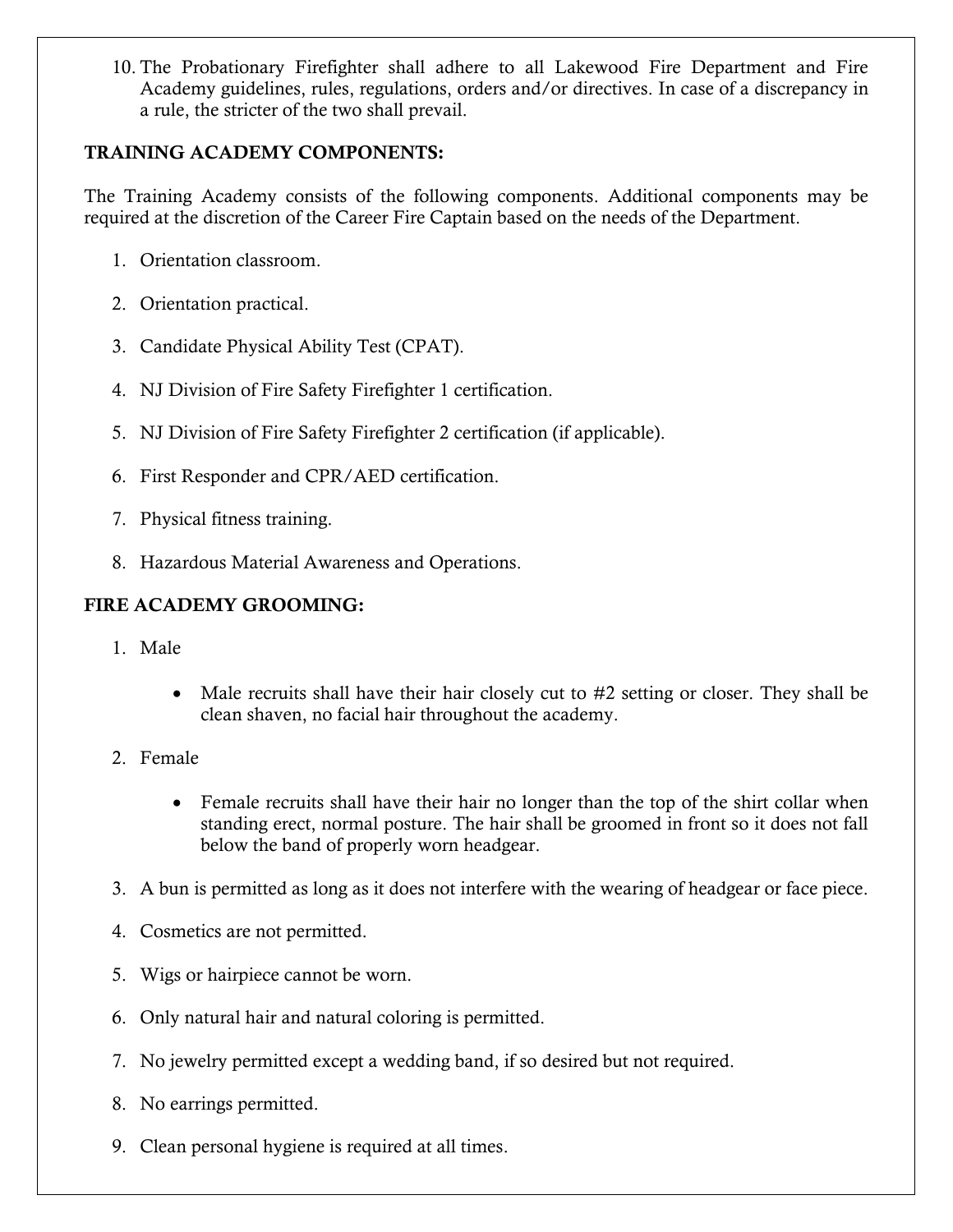10. Recruits are to follow the Fire Department grooming policy for any topic not covered in this section.

### UNIFORM:

- 1. Probationary Firefighters are required to maintain their uniforms in a neat, clean appearance.
- 2. Probationary Firefighters are required to wear their uniforms as instructed by the Fire Academy's lead instructor or LFD representative.
- 3. Probationary Firefighters are not permitted to enter any establishment serving alcoholic beverages while on duty or in uniform.
- 4. Uniforms shall be issued by the Lakewood Fire Department as required.

# FIRE ACADEMY ATTENDANCE:

- 1. The Career Fire Captain will determine the work schedule for members in the Fire Academy.
- 2. The Holiday schedule will be determined by the Career Fire Captain.
- 3. Probationary Firefighters are required to attend and participate in all classes at the Fire Academy.
- 4. Probationary Firefighters missing more than 10% of instructional time may be dismissed from the Fire Academy.
- 5. Time off shall not be granted during the Fire Academy. In case of a severe emergency a written request may be made to the Career Fire Captain for consideration.
- 6. Any time missed by a Probationary Firefighter must be made up on the Probationary Firefighter's own time.

## SICK/INJURY LEAVE:

- 1. Should a Probationary Firefighter become sick while enrolled in the Academy they are required to call the Career Fire Captain one hour before the start of class. This is in addition to any policy established by the outsourced instruction.
- 2. Any Probationary Firefighter injured during academy training must notify their instructor as well as the Career Fire Captain immediately.
- 3. A doctor's note is required for any sick leave.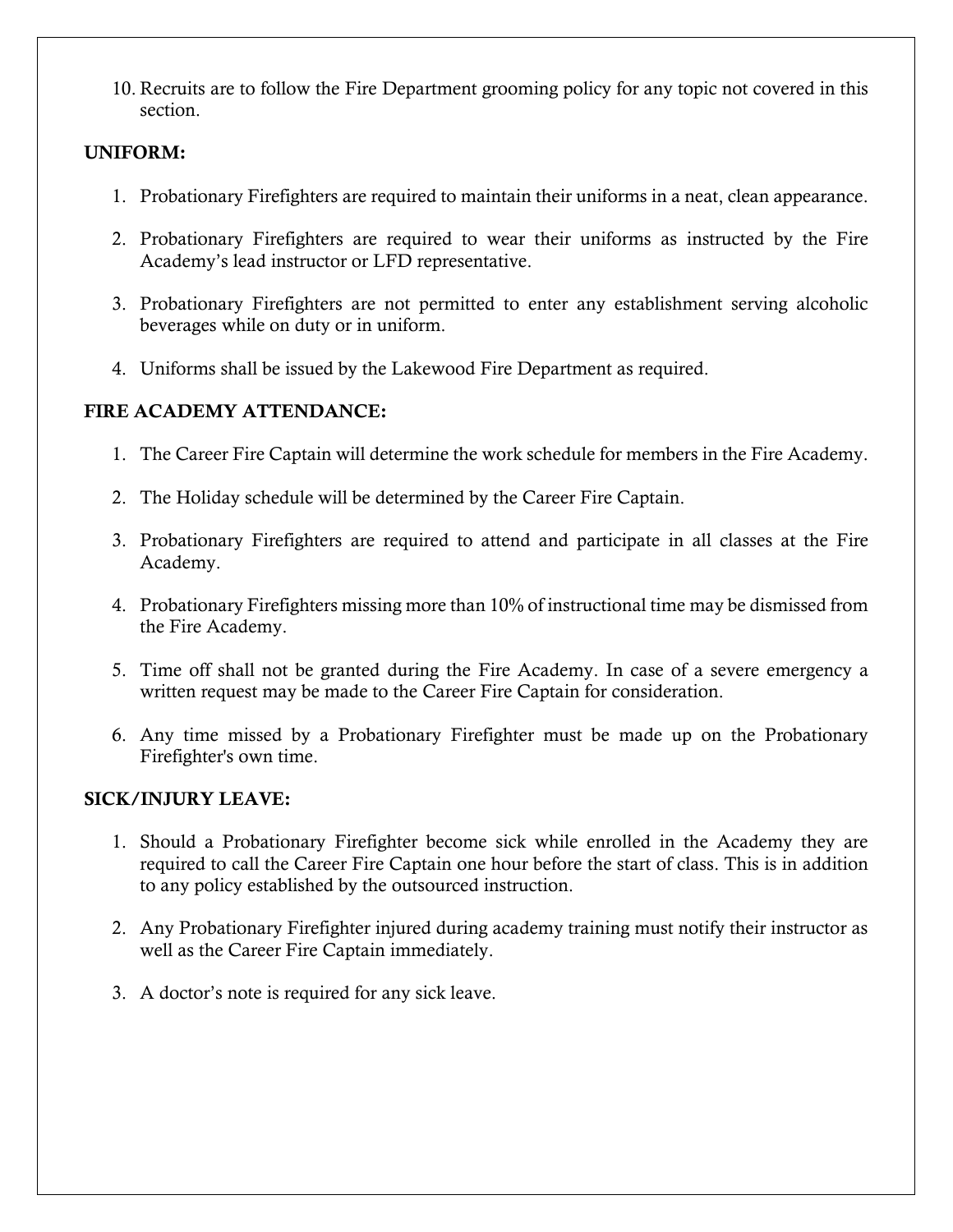### DISCLIPINE:

- 1. Probationary Firefighters are expected to maintain the highest standards of integrity and honesty throughout the Fire Academy.
- 2. Probationary Firefighters shall not engage in any act which will discredit the Lakewood Fire Department or the Fire Academy.
- 3. Officers shall be addressed by their rank.
- 4. Dismissal from the academy may occur for any of the following circumstances
	- Failure of any exam after the second attempt.
	- Failing any practical component after the second attempt.
	- Failure of any portion of the physical fitness program.
	- Failure to comply with the attendance policy.
	- Sleeping during classroom instruction.
	- Failure to comply with the rules and regulations of the Fire Department, this policy or its appendix.
- 5. Dismissal from the Academy shall be at the discretion of the Fire Academy Lead Instructor and/or Career Fire Captain pursuant to LFD guidelines.
- 6. A Probationary Firefighter's dismissal from the Academy during probationary period shall be grounds for termination of employment.

### EMPLOYMENT:

Probationary Firefighters are prohibited from engaging in other employment, whether or not such employment derives an income or any other non-monetary benefit to the Probationary Firefighter, full or part time, during the entire training period at the Fire Academy.

### DISTRIBUTION OF POLICY:

- 1. Probationary Firefighters shall be issued a copy of this guideline.
- 2. Probationary Firefighters are required to sign the attached acknowledgement in Schedule A.

Legal References: New Jersey Public Employees' Occupational Safety and Health Act (PEOSHA) N.J.A.C. 12:100-4.2; Occupational and Safety Administration (OSHA) regulations (Bloodborne Pathogens 29 Code of Federal Regulations (CFR) 1910.1030); New Jersey Worker and Community Right to Know Act (N.J.S.A. 34:5A-1 et. seq.)